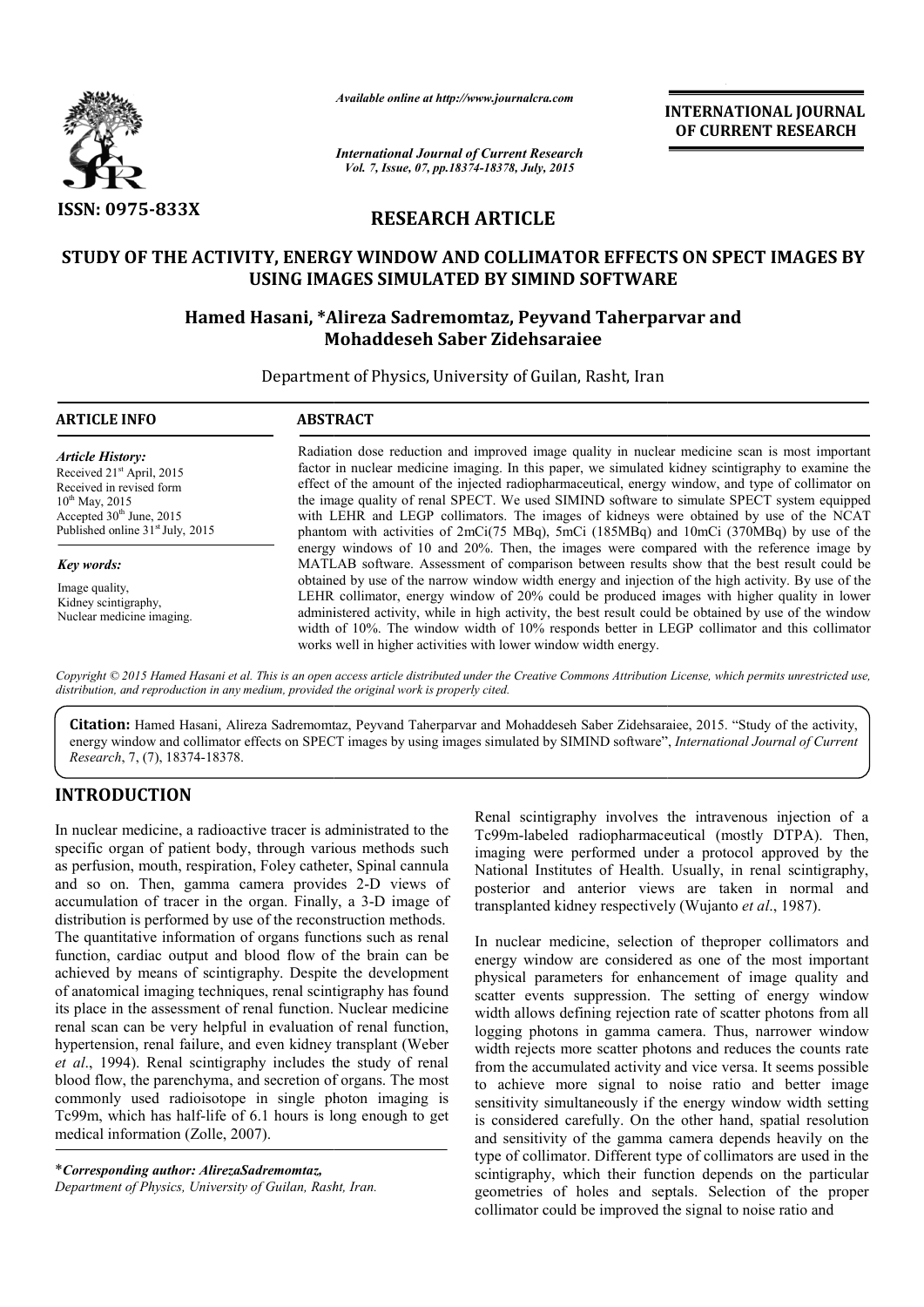image quality in the particular scan with specific protocols. That is depending on the injected radionuclide and its gamma energy. Low energy, mean energy, and high-energy are three main categories of collimators.

In common clinical condition, low energy collimators are used because technetium with 140 keV energy is mostly used. The common low-energy collimators put into three categories consist of low-energy high-resolution (LEHR), low-energy high-sensitivity (LEHS) and low-energy general-purpose (LEGP) collimators (Moore *et al*., 1992).

The LEHR collimators have more holes that are both deeper and smaller. This geometry restrictthe solid angle accepted by the collimator holes which improve the resolution**,** but it also decreases sensitivity (Cherry *et al*., 2003). LEHS collimator has a good ability in high counting rate of photons and can reduce the statistical noise and improve sensitivity of the image but restrict the spatial resolution causes to poor spatial resolution and high noise levels in the obtained images power spectrum.

In LEGP collimator, the holes diameter is relatively larger and the acceptance solid angle is wider. Its spatial resolution is degraded in relative to LEHR but its sensitivity is increased. In fact, this collimator is something between LEHR and LEHS. Image quality plays an important role in nuclear medicine imaging because the goal is to create a reliable image of the irradiated organs to diagnose or treat it correctly. The quality of the SPECT images are limited by several factors such as the attenuation and scatter of gamma ray photons inside the patient body, the detection efficiency of system and the spatial resolution of the collimator-detector system**.** Amount of the injected activity into the patient body, selection of energy window and intrinsic spatial resolution of collimator are major factors, which affect on the image quality. Because of the quantification of physical parameters are difficult or even impossible to calculate by experimental measurements. Many, papers have been focused on the simulation study based on the Monte carol method. Various simulation programs such as SIMIND, SIMSET, GEANT4 and … has been successfully applied in a variety of nuclear medicine procedure. In 1989, Ljungberg and colleagues at Lund University in Sweden introduced SIMIND as a proprietary code of SPECT. SIMIND software is written in Fortran 90 and includes two main parts: The first section defines the parameter (CHANGE) and the second part (SIMIND) performs the actual simulation (Ljungberg, 2009; Ljungberg, 2012).

Hereby, in this study, we examine the effect of the amount of injected activity into the patient body on the image quality of a gamma camera equipped with the LEHR and LEGP collimators. We used SIMIND program along with a digital advanced cardiac torso phantom such as NCAT to generate image of a radiopharmaceutical that is accumulated by the kidneys. The NCAT phantom was developed base on the Surfaces of a non-uniform rational B-spline (NURBS) in detail by P. Segars. The phantom has a 4D beating heart model which was derived from 4D tagged (MRI) data. NCAT phantom was used to generate CT attenuation maps and activity distribution volumes for the lung regions. In addition to, the effect of energy window on the image quality of renal scan were studied.

Some criteria such as average difference (AD), maximum difference (MD), mean square error (MSE) and peak signal to noise ratio (PSNR) between images and reference images have been used to obtained the optimized protocol and efficient procedure that produce the best results.

#### **MATERIALS AND METHODS**

The SIMIND Monte Carlo simulation program version 4.9e were used to create the projection images from NCAT phantom to simulate kidneys with activities of 2mCi (75MBq), 5mCi (185MBq) and 10mCi (370MBq) with two different energy window percentages of 10% and 20%. with increasing of window width energy, recorded events in the SPECT head have been increased. But, as shown in Fig.1, these events also include corrupted events produced by Campton interactions of gamma rays with scintillation crystal of SPECT heads, collimators or patient body.



**Figure 1. Representation of the relationship between the energy window width 15%, 20% and 25% of energy spectrum of Tc-99m and the relative number of counts**

For each cases, we also used the LEHR and LEGP collimators, which their properties were according to the Table 1.

**Table 1. Properties of HR and GP collimators (Khalil, 2011)**

| Collimator | Hole<br>diameter<br>(mm) | Septal<br>thickness<br>(mm) | Hole<br>Length<br>(mm) | Resolution at<br>$15 \text{ cm}$ (mm) | Relative<br>efficiency |
|------------|--------------------------|-----------------------------|------------------------|---------------------------------------|------------------------|
| GP         | 1.40                     | 0.18                        | 25.4                   | 11.5                                  | 1.0                    |
| ΗR         | 2.03                     | 0.13                        | 54.0                   | 95                                    | 0.52                   |

We set photon energy on  $140 \text{keV}$  corresponding to <sup>99m</sup>Tc, image matrix dimensions on 128×128, pixel size on 0.3cm×0.3cm, 109 disintegration, the time of scan in each angle on 30 seconds, 64 projections, crystal material of Na I with 1×8×50 cm3 dimensions and thickness of cover of 1mm. The reference image (Fig. 1) were produced by use of the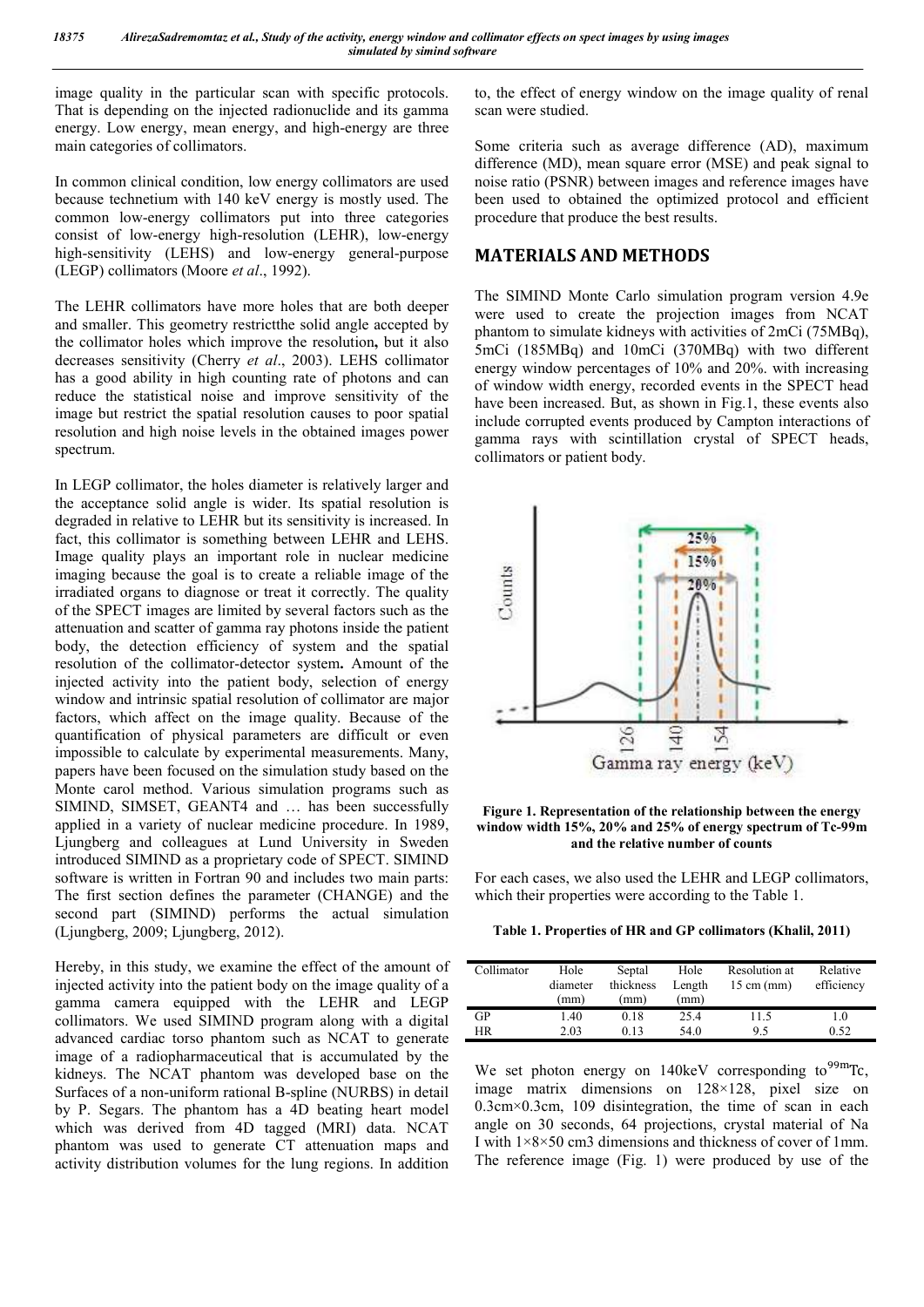activity of 20mCi (750MBq), energy window of10% and LEHR collimator.

Then, all of the simulated images were decoded by XMedCon program and were stored as DICOM (digital reference standard for medical image files). Afterward, the image processing algorithms were proformed by MATLAB software. Individual images were compared with a reference image to find the best results among the simulated images. Comparison criteria, consist of average difference (AD), maximum difference (MD), mean square error (MSE) and peak signal to noise ratio (PSNR), are used to measure the quality of obtained images by different protocols. This criteria compared image matrix of referenced image,  $K(i,j)$ , with the test images,  $I(i,j)$ . These objective quality evaluation criteria define as following:

Average Difference is defined from point-to-point comparison of the test image with reference image. A value near zero means that, the test image is more similar to the reference image.

AD = 
$$
\frac{1}{m \times n} \sum_{i=0}^{m-1} \sum_{j=0}^{n-1} (I(i,j) - K(i,j))
$$

Maximum Difference is the maximum difference between compared points of the test image and reference image.

$$
MD = MAX(MAX(I(i, j) - K(i, j)))
$$

Mean Square Erroris the mean square of the difference between the test image and reference image. MSEis defined as follow:

$$
MSE = \frac{1}{m \times n} \sum_{i=0}^{m-1} \sum_{j=0}^{n-1} (I(i,j) - K(i,j))^2
$$

Peak Signal to Noise Ratio (PSNR) is the maximum possible power of an image and the power of corrupting noise that affects the fidelity of its representation. A higher PSNR value should correlate to a higher quality image (Dewangan and Rathore, 2011).

$$
PSNR = 10 \log \left(\frac{MAX_i^2}{MSE}\right)
$$

## **RESULTS**

The results of the simulation of kidney scan with different administrated activity are shown in Fig. 2, which are acquired under implementation of different collimators – LEGP and LEHR- with window width energy of 10 and 20%. The test image also cold be seen in Fig. 3. On the other word, the reference image were produced with high-administrated activity to reduce statistical noise of count rate and using of the LEHR collimator and lower energy window to exclude scattered photons. The reference image could be seen in Fig. 2. We compared simulated images (Fig. 2) with reference image by some code written in MATLAB software. The results are shown in Tables 2 and 3, which are related to the LEHR and LEGP collimators, respectively.



**Figure 1. The image of simulated kidney scan with implementation of different factors**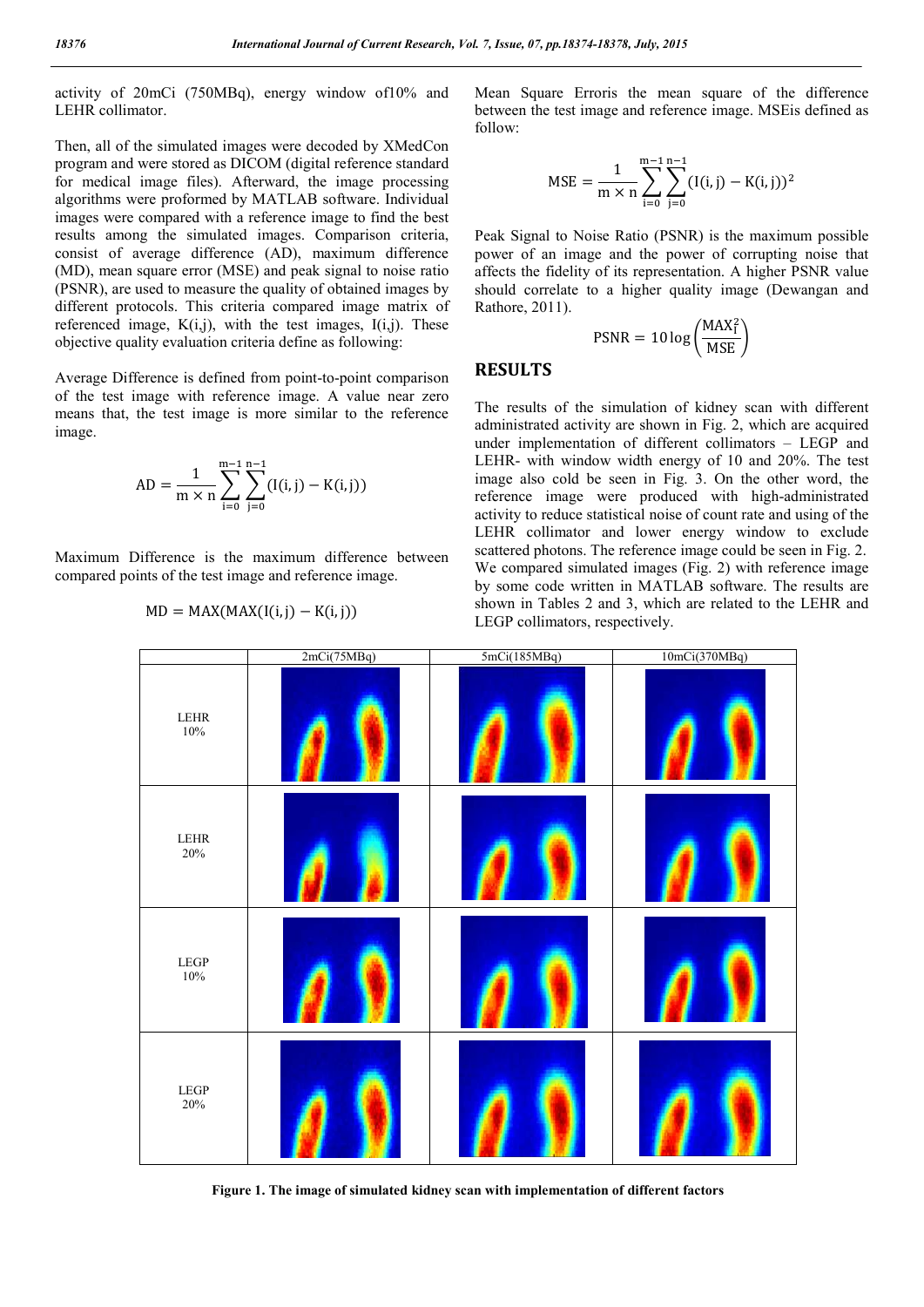

**Figure 3. Reference image**

**Table 2. Comparison of image quality parameters in different activities and energy windows by use of the LEHR collimator**

| <b>LEHR COLLIMATOR</b> |       |             |       |              |       |               |  |
|------------------------|-------|-------------|-------|--------------|-------|---------------|--|
| Activity               |       | 2mCi(75MBq) |       | 5mCi(185MBq) |       | 10mCi(370MBq) |  |
| Energy<br>window       | 10%   | 20%         | 10%   | 20%          | 10%   | 20%           |  |
| AD.                    | 3.52  | 3.23        | 3.06  | 2.85         | 2.53  | 3.42          |  |
| MD                     | 45.88 | 44.38       | 40.10 | 39.28        | 33.50 | 45.13         |  |
| <b>MSE</b>             | 94.92 | 79.60       | 71.24 | 66.42        | 48.88 | 91.52         |  |
| <b>PSNR</b>            | 28.30 | 29.12       | 29.60 | 29.90        | 31.23 | 28.51         |  |

**Table 3. Comparison of image quality parameters in different activities and energy windows by use of the LEGP collimator**

| LEGP collimator |             |       |       |              |       |               |  |
|-----------------|-------------|-------|-------|--------------|-------|---------------|--|
| Activity        | 2mCi(75MBq) |       |       | 5mCi(185MBq) |       | 10mCi(370MBq) |  |
| Energy          | 10%         | 20%   | 10%   | 20%          | 10%   | 20%           |  |
| window          |             |       |       |              |       |               |  |
| AD.             | 3.60        | 3.52  | 2.62  | 2.61         | 2.22  | 3.33          |  |
| MD              | 45.37       | 45.92 | 36.43 | 36.66        | 29.15 | 44.41         |  |
| <b>MSE</b>      | 91.66       | 94.92 | 57.83 | 57.82        | 38.16 | 87.30         |  |
| <b>PSNR</b>     | 28.42       | 32.31 | 30.50 | 30.50        | 32.31 | 28.56         |  |

Acquired images by use of the LEHR collimator in the Table 2 show that the values of AD, MD & MSE in administrated activities of 2mCi and 5mCi in kidney and energy window of 20% are less than the energy window of 10%, and the value of PSNR in the energy window of 20% is more than10%. These results show improvement of image quality in the window width of 20%, as could be seen in Fig. 2.

In the third column of Table 2, which are related to the activity of 10mCi, the results are the opposite of the activities of 2 and 5mCi. Indeed, better results are related to the energy window of10%. If we just consider window width of 10%, we can see the AD, MD and MSE values decrease, and the values of PSNR increases as activity increases, thus the image quality is improved.

In energy window of 20%, the image quality increases from activities of 2mCi to 5mCibut it decrease inthe administrated activity of 10mCi. According to Table 2, the best image quality for LEHR collimator could be obtained by use of the energy window of 10% in activity of 10mCi.

When we use the LEGP collimator, quality criterions of the image evaluation show that the window width of 10% could be produced better results in the injected activities of 2mCi and 5mCithan energy window of 20%. The absolute difference between these values in the energy windows of 10 and 20% are sensible in the activities of 2 and10mCi, and negligible in the activity of 5mCi. The best image quality by use of the LEGP collimator could beobtained in the activity of 10mCiand window width of 10%.

The results of the SPECT system equipped with the LEGP collimator, by use of the energy window of 10%, show that the value of the AD, MD and MSE decrease and PSNR increases as activity increases, therefore, the image quality increases. In window width of 20%, image quality increases from 2mCi to 5mCi activities. In administrated activity of 10mCi, the results of image quality assessment are between others. The differences between the data from both tables show that in window width of 10% and activity of 2mCi, the results of the MD, MSE and PSNR, by use of the LEGP collimator, are better than LEHR collimator. Therefore, gamma camera equipped with the LEGP collimator by use of the window width of 10% could be produced better results than gamma camera equipped with the LEHR collimator in administrated activity of 2mCi in the kidney. However, in energy window of 20%, LEHR collimator could be produced better results, because of the having lower AD, MD and MSE values and higher PSNR, than LEGP collimator.

In the injected activity of 5mCi in window width of 10%, LEHR collimator shows better results, whereas, LEGP collimator could be produced better results inactivity of 20%. The better image quality belongs to the images acquired with gamma camera equipped with LEGP collimator in activities of 10mCiand window widths of 10% and 20%.

Setting energy window of 10% could produce a higher quality image than energy window of 20% by use of the each of the collimators, in activity of 2mCi. In activity of 5mCiand using of the LEHR collimator, image quality in window width of 20% is better than 10%. However, for LEGP collimator and this activity, the result of the image quality evaluation are resemble in energy windows of 10 and 20%. Image quality is better by use of the energy window of 10% than 20% when we set administrated activity in value of 10mCi.

#### **Conclusion**

Results show that the image quality of acquired images strongly depend on the selection of the collimator, energy window, and administrated activity. The combination of these parameters could be produced different results. According to the assessments, we should increase the administrated activity to improve the image quality in lower energy window. In this case, reduction of energy window cause noise reduction and improve image quality. When administrated activity in the patient kidney increases, it is better to use lower energy window to suppress noise. However, in lower activities, lower window width lead to a significant decline in the quality of the image.

By use of the LEHR collimator and activity, we should use wider energy window to get better quality. By use of the LEGP